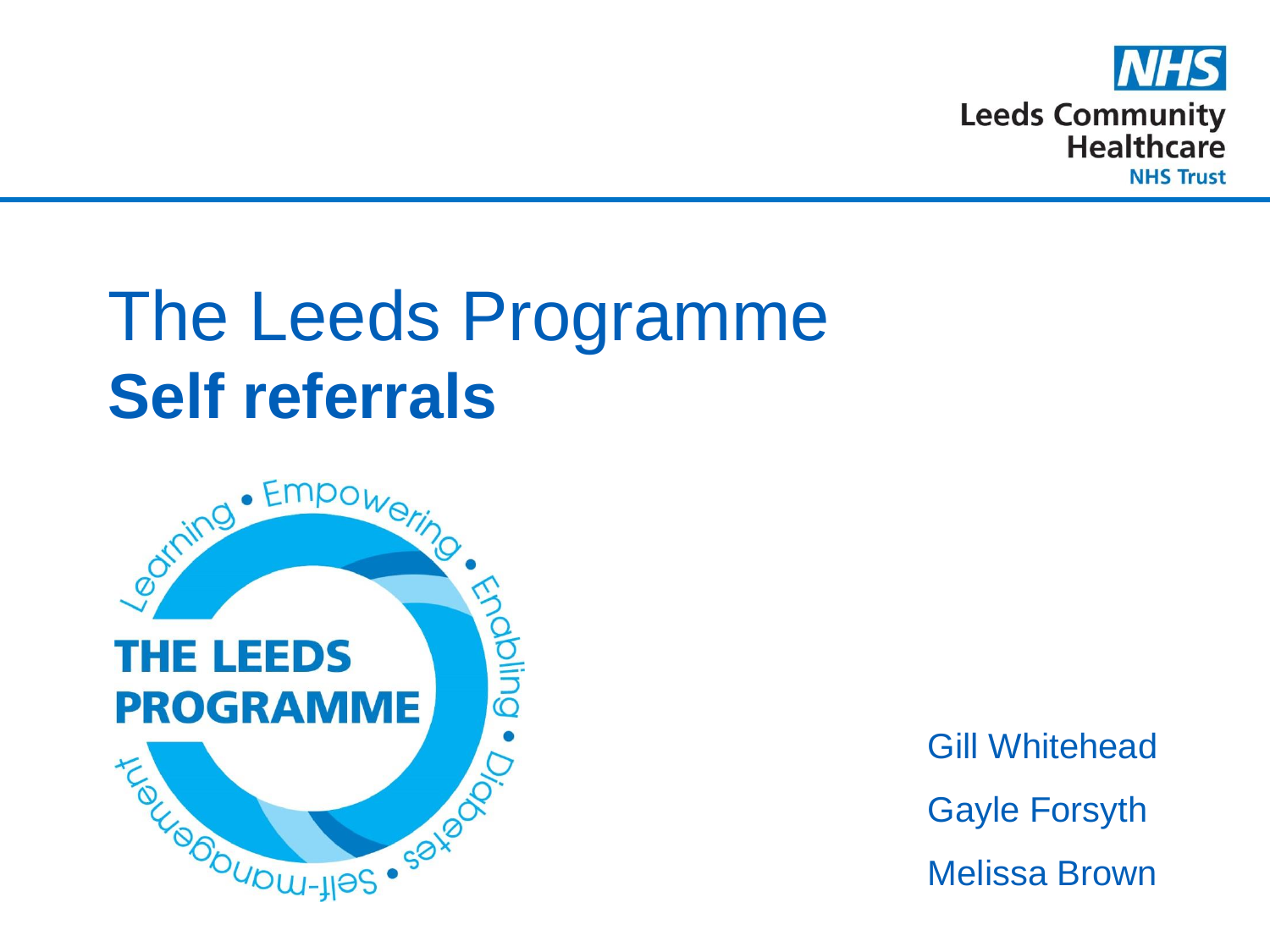

## **L**earning **E**mpowering **E**nabling **D**iabetes **S**elf-management

- Structured Education for patients newly diagnosed with Type 2 **Diabetes**
- Aims to improve people's knowledge of diabetes and raise their confidence, allowing them to self manage their condition
- Focuses on what diabetes is, how a healthy lifestyle can help, goal setting and protecting their future health

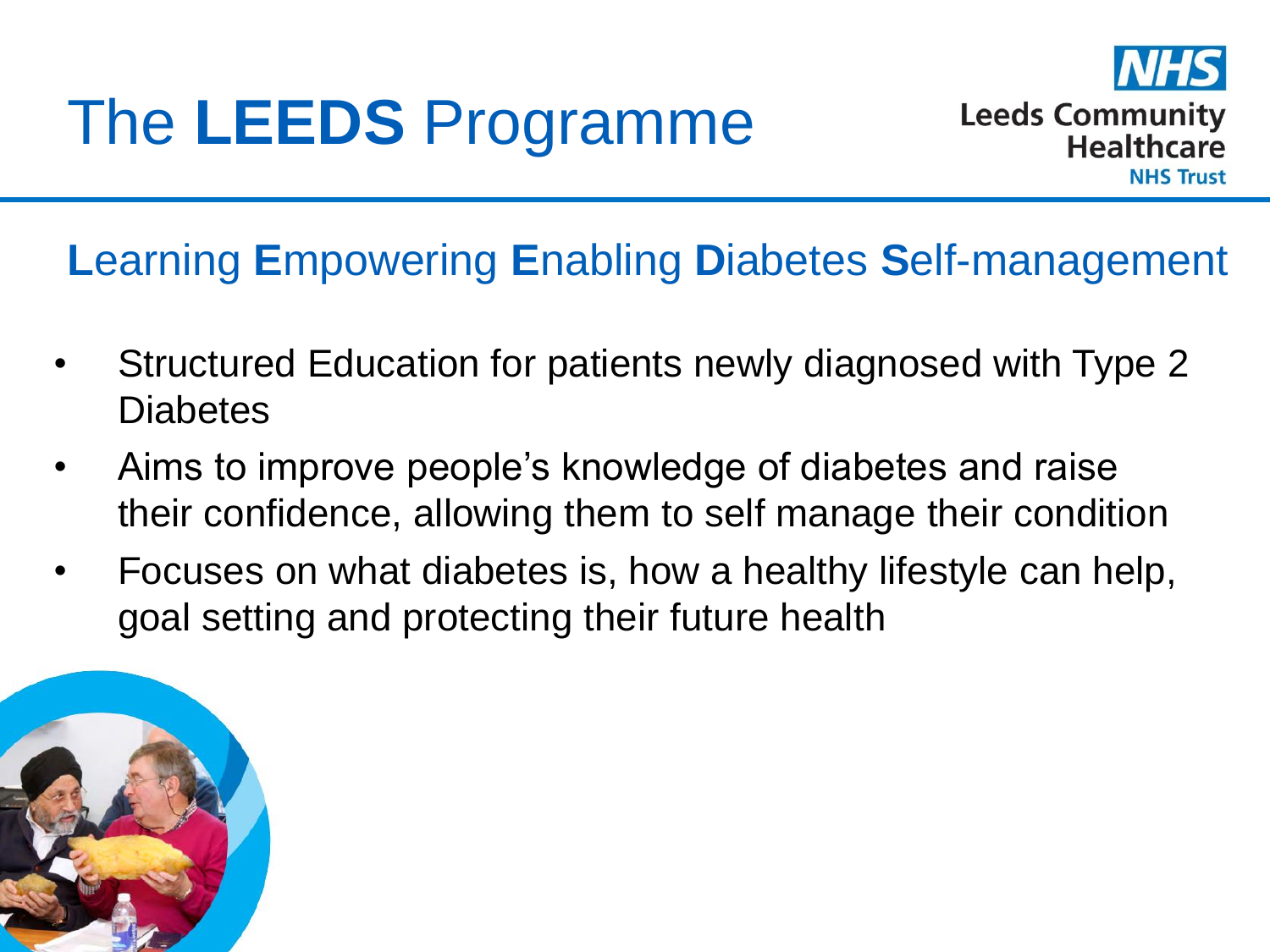## We accept self referrals through:

• phone

Self referrals

- email
- **leaflets**
- Some referrals were generated through promotional campaigns, advertising in local newspapers, magazines and social media

**Since** attending the course I have learnt a lot more about managing my diabetes and the symptoms from high and low blood sugar levels.

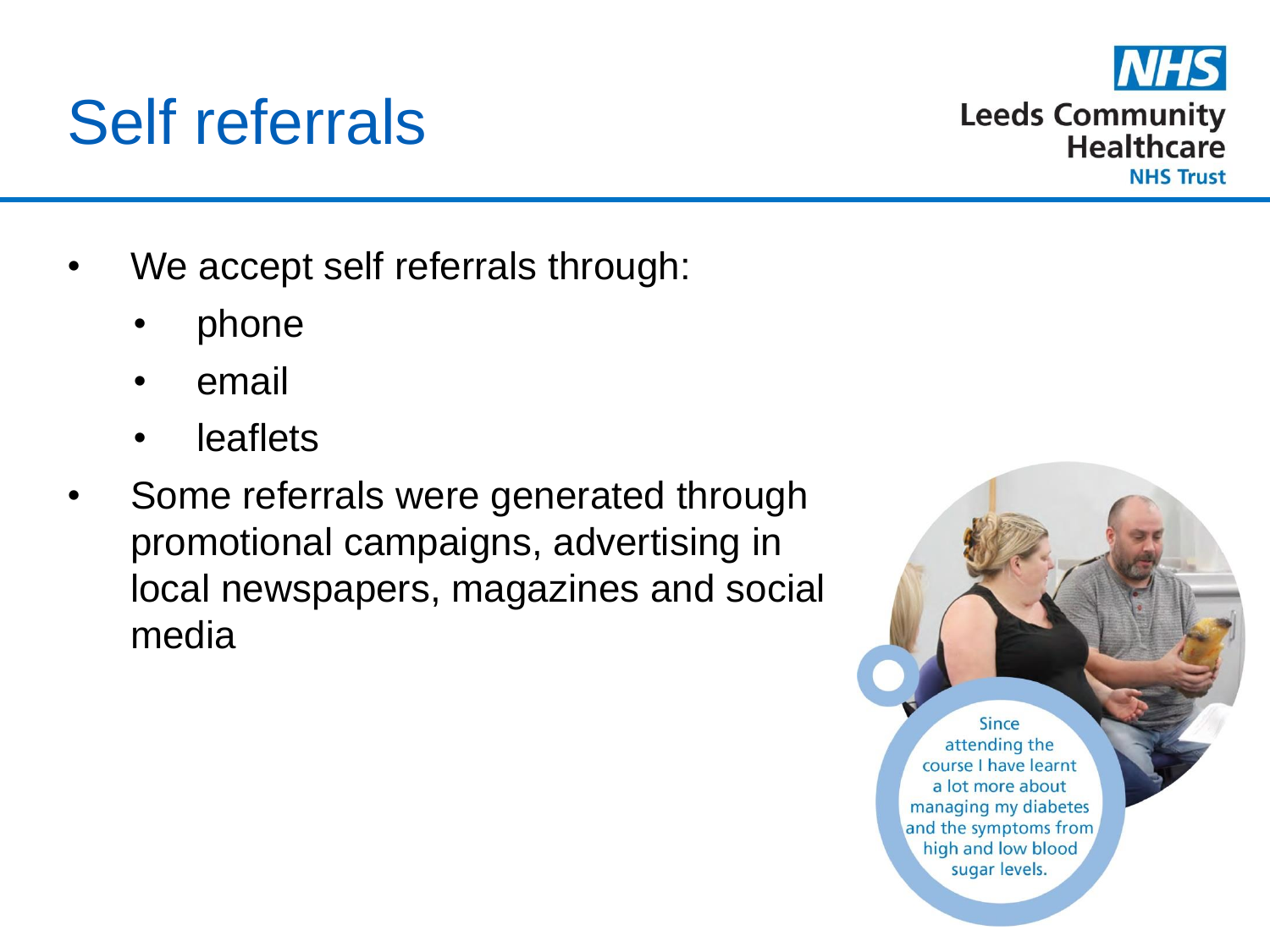

From January 1st – October 31st we received 1229 referrals of which 307 were self referrals. This accounts for 25% of our referrals.



Out of our self-referrals there is a 25% DNA rate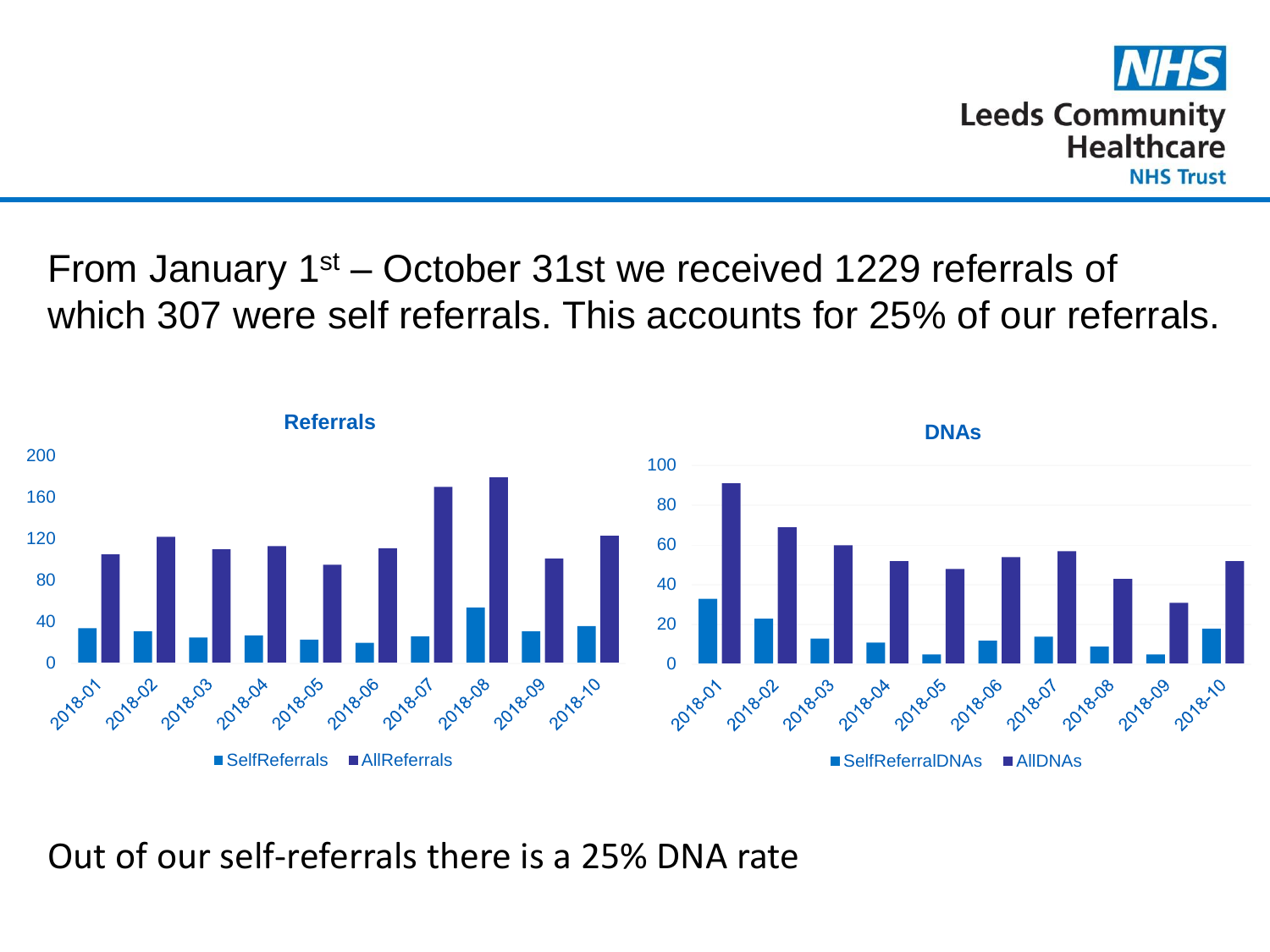